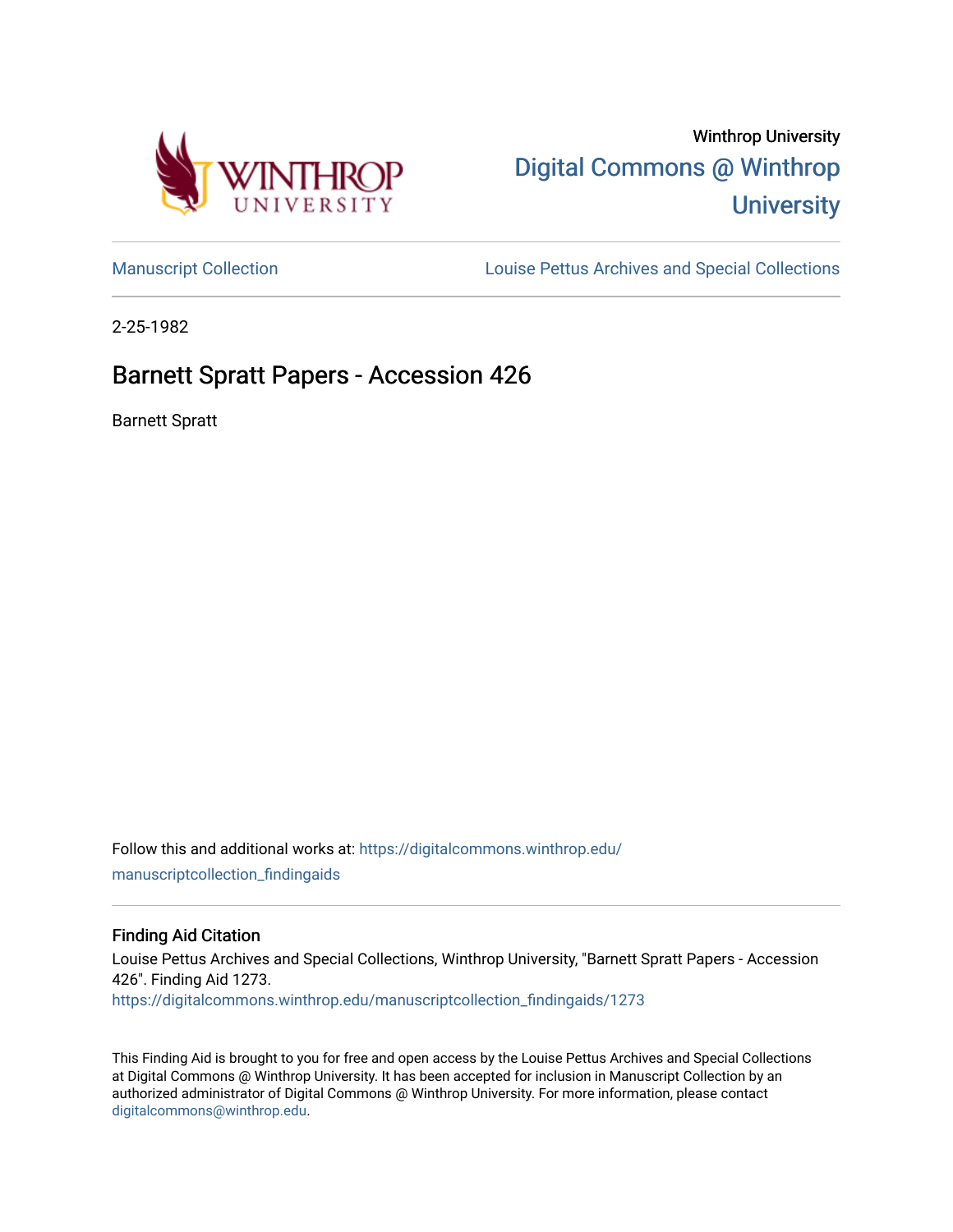## **WINTHROP UNIVERSITY LOUISE PETTUS ARCHIVES & SPECIAL COLLECTIONS**

**MANUSCRIPT COLLECTION**

## **ACCESSION 426**

**BARNETT SPRATT PAPERS**

1922-1981

3 Boxes, 13 Folders, & 2 Bound Volumes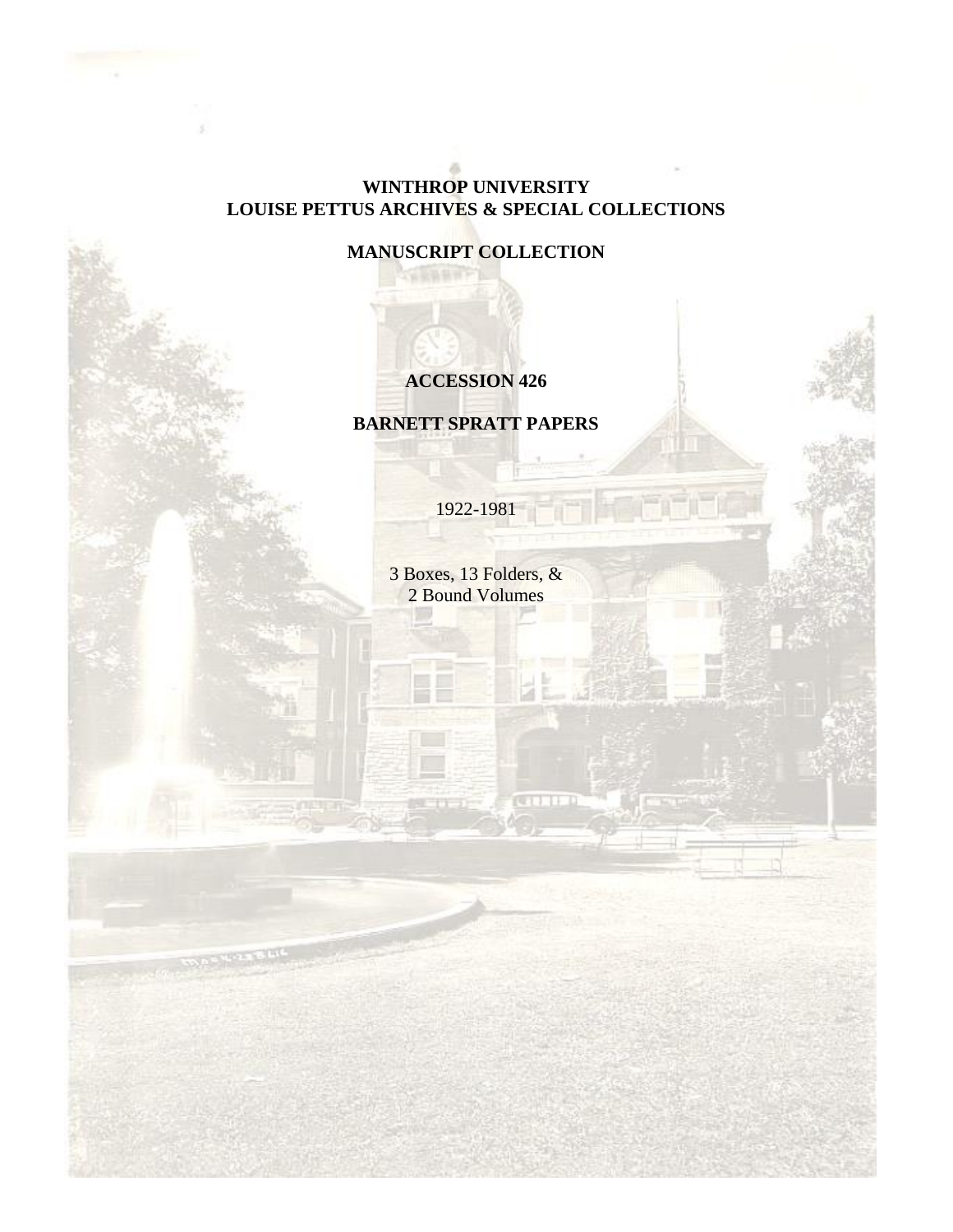#### **WINTHROP UNIVERSITY LOUISE PETTUS ARCHIVES & SPECIAL COLLECTIONS**

#### **MANUSCRIPT COLLECTION**

ACC. NO.: 426 **PROCESSED BY:** Lea G. Gantt ADDITIONS: \_\_\_\_\_, \_\_\_\_, \_\_\_\_\_\_ DATE: FEBRUARY 25, 1982

NO. OF SECTIONS: 3

#### **BARNETT SPRATT PAPERS**

**I**

The Barnett Spratt Papers were deposited with the Archives by Mrs. James Wilson on 17 September, 1981.

> Linear feet of shelf space occupied: .75 Approximate number of pieces: 750

Restrictions: Open to researchers under the rules and regulations of the Louise Pettus Archives & Special Collections at Winthrop University.

Literary Rights: For information concerning literary rights please contact the Louise Pettus Archives & Special Collections at Winthrop University.

Notices were released to NUCMC on February 25, 1982. (See donor control file for additional notices.)

Scope and Content: **Barnett Spratt (1884-1981) was a 1904 Winthrop Alumna and a teacher, educator, administrator, and author. Miss Spratt was a native of Chester, SC and was a direct descendant of Thomas Kanawha Spratt (1731-1807), the first white settler of the area now known as Fort Mill, SC. The Barnett Spratt Papers consist of published and unpublished manuscripts written by Miss Spratt and several articles she wrote as well. Also of note is a reminiscence by her aunt Margaret Elizabeth Killian which Miss Spratt used as the basis for her third book, Miss Betty of Bonnet Rock, about Miss Killian's experiences teaching at the Bonnet Rock School during the American Civil War. Also included in the collection are newspaper and periodical clippings, three scrapbooks, correspondence, photographs, and personal notes.** 

Related Collections: Thomas Dryden Spratt Memoir: Recollections of the Spratt Family - Accession 50 M23-24

Transfer of Items: None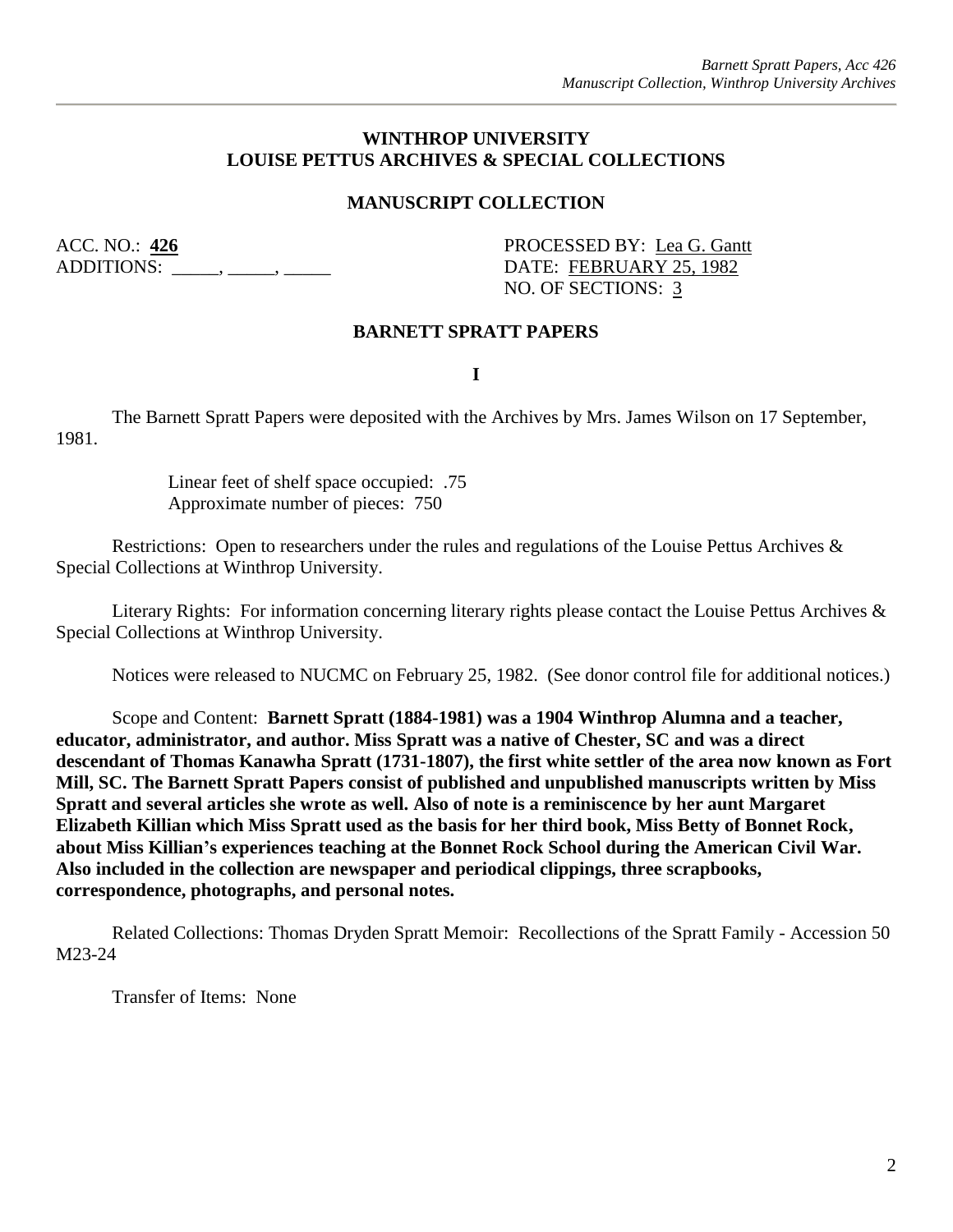## **II**

## **BIOGRAPHICAL DATA**

### **BARNETT SPRATT**

| 1884, Mar. 7  | Born, Chester, South Carolina                                                                                                     |  |
|---------------|-----------------------------------------------------------------------------------------------------------------------------------|--|
| 1904          | B.A., Winthrop College                                                                                                            |  |
| 1904-1907     | Teacher, Chester, South Carolina                                                                                                  |  |
| 1909-1919     | Primary Teacher and Primary Supervisor,<br>Greenwood public schools                                                               |  |
| 1919-1923     | Supervisor primary grades, Columbia city<br>schools                                                                               |  |
| 1923-1925     | Instructor in adolescent work, Standard<br>Training Schools, Methodist Episcopal Church,<br>South (traveling over south and west) |  |
| 1925-1929     | Principal elementary schools, Parker district,<br>Greenville, South Carolina                                                      |  |
| 1930          | Director week day and vacation church schools, Methodist Episcopal Church, South.                                                 |  |
| 1957          | Published Toppy and the Circuit Rider                                                                                             |  |
| 1963          | Published Tom and the Red Coats                                                                                                   |  |
| 1981, Feb. 14 | Death                                                                                                                             |  |